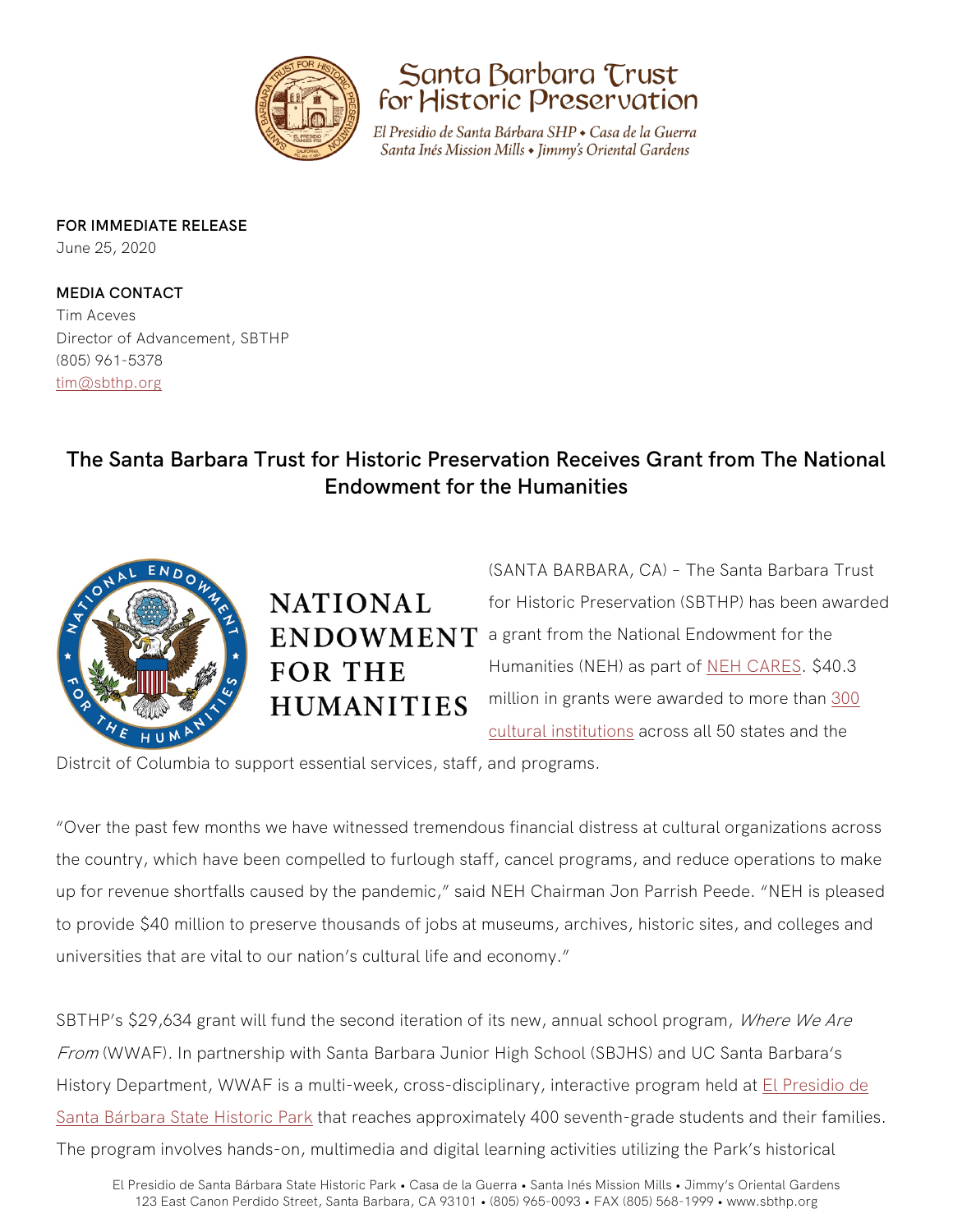resources and digital learning platforms.The grant will also provide SBTHP with the opportunity to hire four graduate students from UC Santa Barbara's History Department as project consultants and co-facilitators.

As SBJHS history teacher Kristin Martinez-Pettit explained, the goal of this program is to "build a sense of community amongst the students as well as stoke their interest in the human story while cultivating their own." SBJHS's Principal, Lito M. García, says that the positive effects the program on his students has revealed the "importance of collaborating with a local organization



to enhance our students' understanding of their city, their home." The NEH CARES grant will also allow SBTHP to adapt the program for new modes of learning designed for remote access. Mr. Garcia explains, "As we have entered new ways of educating our youth beyond the school site the need for access to digital platforms and devices is greater than ever. Where We Are From must continue for several reasons. One, the educational value of research, reading, writing, and speaking. Two, the intrinsic value of knowing more about the community you live in. Three, the need to have access to and the ability to learn remotely."



Images above and above right, students participate in Where We Are From in 2019.

For the highly competitive [NEH CARES](https://www.neh.gov/news/neh-offers-emergency-relief-funding-cultural-institutions-affected-coronavirus)  [grant category,](https://www.neh.gov/news/neh-offers-emergency-relief-funding-cultural-institutions-affected-coronavirus) NEH received more than 2,300 eligible applications from cultural organizations requesting more than \$370 million in funding for projects between June and December 2020. Approximately 14 percent of the applicants were funded.